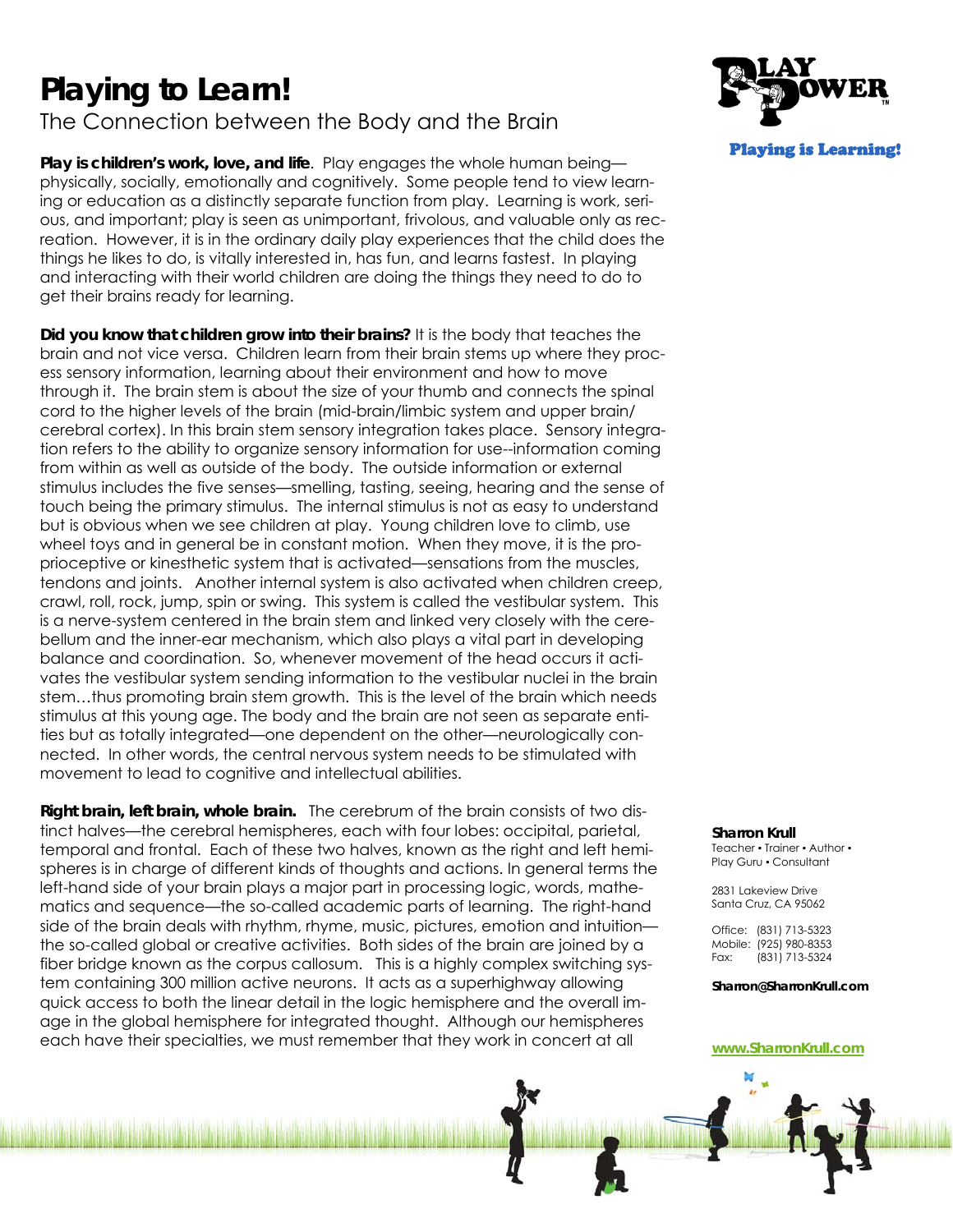times. Some people describe themselves as being left-brained or right-brained. But the more we access both hemispheres, the more intelligently we are able to function. Actually, it is necessary to use both hemispheres of the brain to be maximally proficient at anything.

**Midline and cross lateral movement.** The point at which the two lateral sides of the body meet and are able to work at that point is called the midline. You may have noticed a young child transfer a crayon from one hand to the other when crossing the center of the paper. This is telling us that the corpus callosum is immature. This inability to cross the body's midline is a sign that the hemispheres of the brain are still working independently. It is imperative that we give the motor strip, the corpus callosum, which links the right and left hemisphere time to mature before asking children to read, write, solve problems or remember complicated directions. We know that in order for children to read or write they have to be able to cross the midline—as the eyes travel across the page to read or the hand holding a pencil writes a sentence. What activate corpus callosum growth are play, movement, and physical activity. We can promote brain development by letting children do the things that come naturally as they grow and develop—creep, crawl, spin around and hang upside down. It is also known that the left side of the brain controls the right side of the body and the right side of the brain controls the left side of the body. When children do arm and leg movements that cross over from one side of the body to the other cross-lateral movements—the two sides of the brain are forced to communicate and thus strengthen the nerve-cell pathways that link both sides of the brain through the corpus callosum. To encourage cross-lateral movement sing songs and repeat chants using hand motions that cross the midline of the body such as "Pat-a-Cake" and "Hot Cross Buns." Dance using streamer ribbons or scarves and ask children to swish the scarves across the front of their bodies.

**The brain is a work in progress.** The brain is a very busy organ and I've described only a few of the key biological systems of how the human brain functions and learns. I'm excited to share with you activities involving nutrition, music, movement, relaxation and exercise to assist children in the development of their brain potential. The more we understand about brain development the more effective we will be as teachers. Come play and learn how the body teaches the brain!

# **How Physical Activity Builds Your Child's Mental Abilities**

What your child does *physically* in the first few years of life plays a major part in how well she will develop all other abilities, including reading, writing, mathematics and creativity. Certain types of physical activity, such as crawling, walking and spinning actually help a child's brain to develop higher intelligence.

Many activities stimulate different parts of the brain, so that spinning, for instance, builds up both mechanisms in a child's ear – which can improve hearing and the brain's balance mechanism, which later helps a child to ride a bike, type, do gymnastics and handle a computer. Here is a very simplified model to suggest how it works:



# **Sharron Krull**

Teacher • Trainer • Author • Play Guru • Consultant

2831 Lakeview Drive Santa Cruz, CA 95062

Office: (831) 713-5323 Mobile: (925) 980-8353 Fax: (831) 713-5324

**Sharron@SharronKrull.com**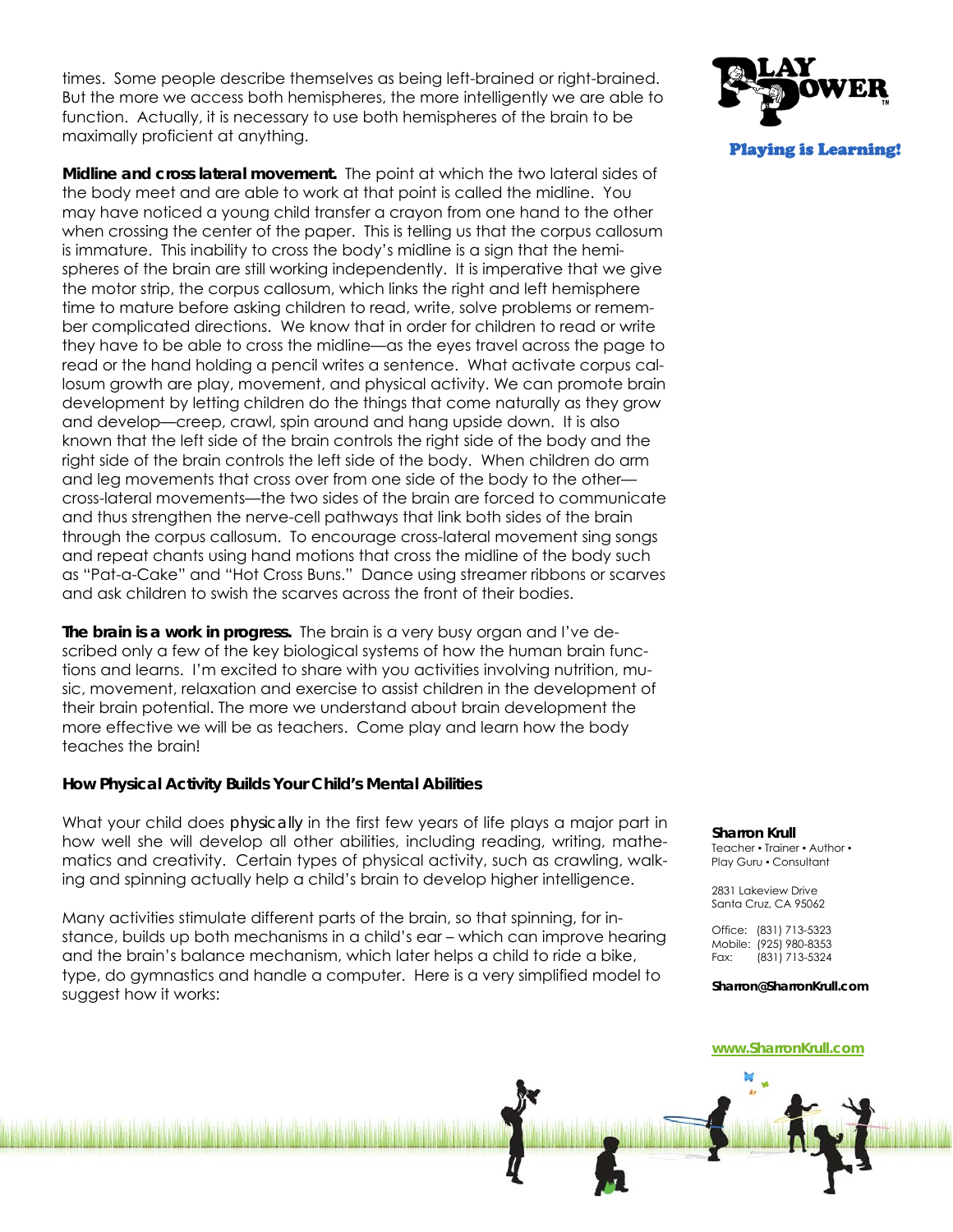| The reptilian brain<br>1. | The activity                                                                                                                                       | leads to                                                                                                                                                               |
|---------------------------|----------------------------------------------------------------------------------------------------------------------------------------------------|------------------------------------------------------------------------------------------------------------------------------------------------------------------------|
| <b>Brain Stem</b>         | Grasping<br>Crawling<br>Walking<br>Reaching<br>Turning<br>Touching<br>Arm-leg Movements<br>Pushing<br>Pulling                                      | Hand-eye coordina-<br>tion<br>Big motor skills<br>Pre-writing ability                                                                                                  |
| 2. The balancing brain    | The activity                                                                                                                                       | leads to                                                                                                                                                               |
| <b>Cerebellum</b>         | Spinning<br>Balancing<br>Listening<br>Swinging<br>Rolling<br>Tumbling<br>Dancing                                                                   | <b>Balance</b><br>Sporting ability<br><b>Bicycle riding</b><br>Writing skills<br>Fine motor coordina-<br>tion<br><b>Reading Skills</b><br>Typing, word proc-<br>essing |
| 3. The emotional brain    | The activity                                                                                                                                       | leads to                                                                                                                                                               |
| <b>Limbic System</b>      | Stroking<br>Cuddling<br>Playing together<br>Socializing                                                                                            | Love<br>Security<br>Bonding<br>Social skills<br>Cooperation<br>Confidence                                                                                              |
| 4. The thinking brain     | The activity                                                                                                                                       | leads to                                                                                                                                                               |
| <b>Cortex</b>             | Stacking toys<br>Assembling puzzles<br>Recognizing patterns<br>Making patterns<br>Playing word games<br>Repetitive play<br>Appreciating good music | Math, logic<br>Problem solving<br>Fluent reading, spell-<br>ing<br>Writing, painting<br>Good vocabulary<br>Memory<br>Musical ability                                   |



Playing is Learning!

**Sharron Krull** 

Teacher • Trainer • Author • Play Guru • Consultant

2831 Lakeview Drive Santa Cruz, CA 95062

Office: (831) 713-5323 Mobile: (925) 980-8353 Fax: (831) 713-5324

#### **Sharron@SharronKrull.com**

# **www.SharronKrull.com**

M  $\mathbf{d}$  $\mathbf{r}$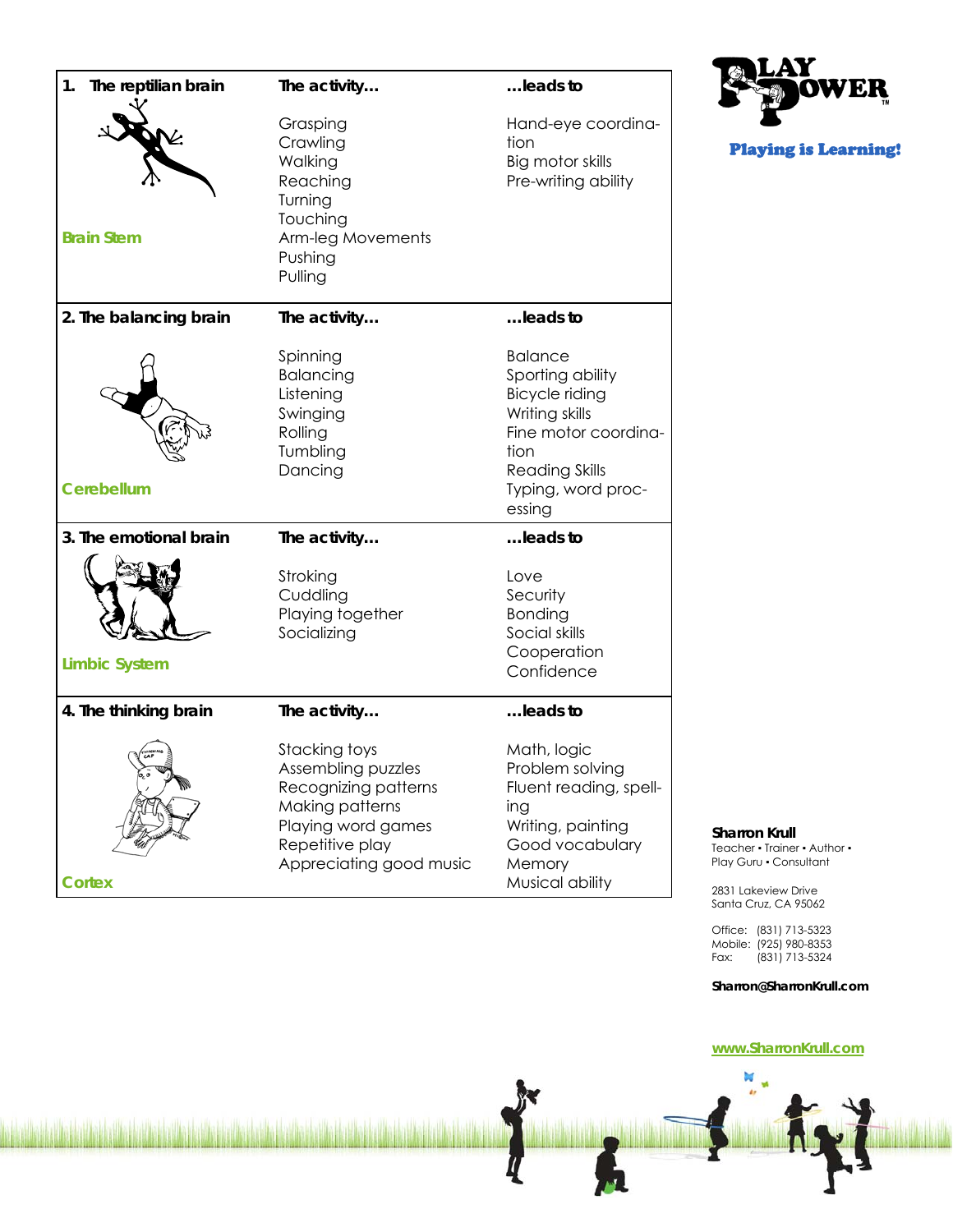



**Sharron Krull** 

Teacher • Trainer • Author • Play Guru • Consultant

2831 Lakeview Drive Santa Cruz, CA 95062

Office: (831) 713-5323 Mobile: (925) 980-8353<br>Fax: (831) 713-5324 Fax: (831) 713-5324

**Sharron@SharronKrull.com**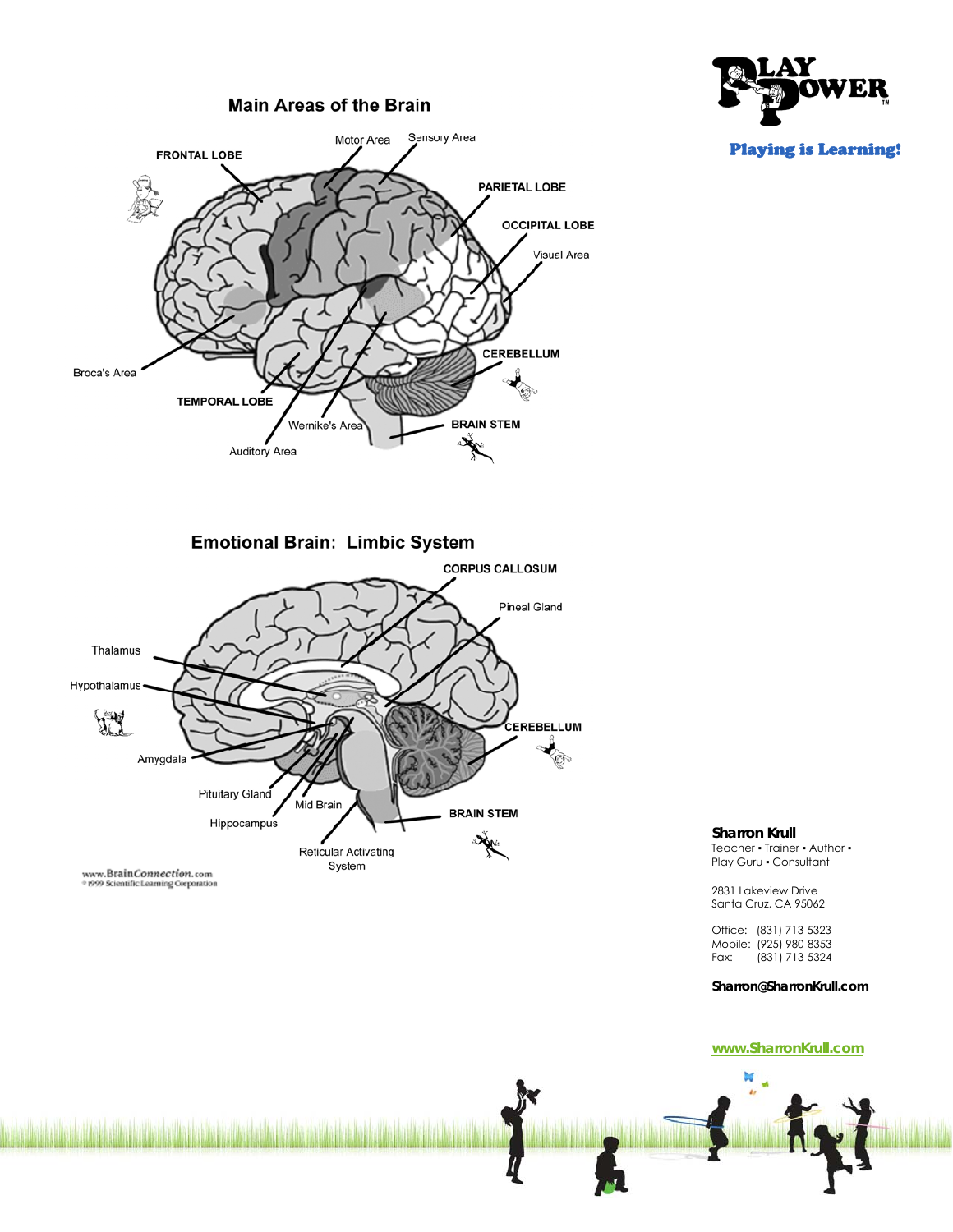**Neuron** 



Playing is Learning!

# Dendrites Cell Body Myelin Sheath Axor Synapses

www.BrainConnection.com<br>\*1999 Scientific Learning Corporation

# **Synaptic Connections**



 **At Birth 7 Years Old 15 Years Old**



**Sharron Krull** 

Teacher • Trainer • Author • Play Guru • Consultant

2831 Lakeview Drive Santa Cruz, CA 95062

Office: (831) 713-5323 Mobile: (925) 980-8353 Fax: (831) 713-5324

**Sharron@SharronKrull.com**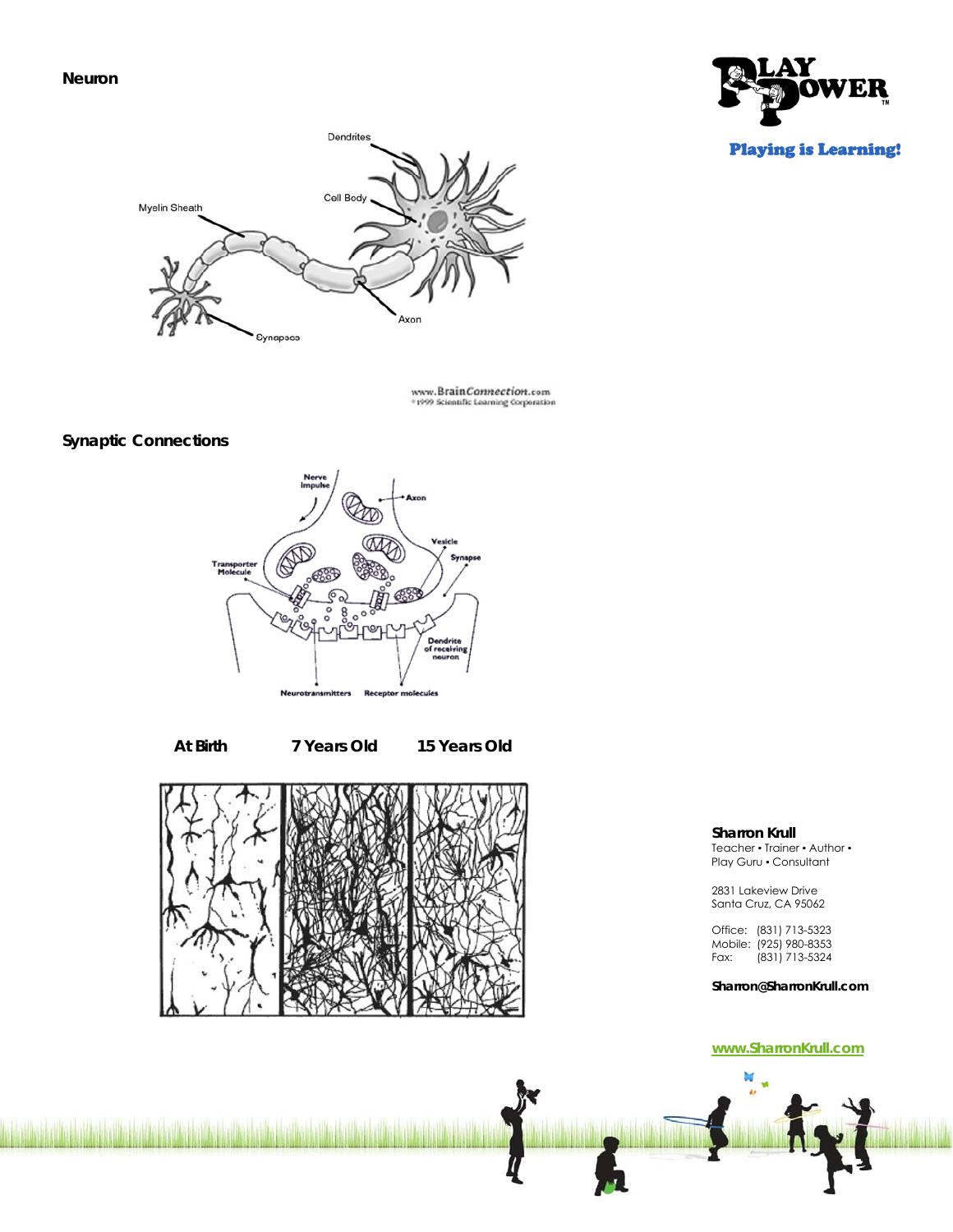**Synaptic Density** Synapses are created with astonishing speed in the first three years of life. For the rest of the first decade, children's brains have twice as many synapses as adults' brains. Drawing supplied by H.T.Chugani.



# **Pyramid of the Central Nervous System**



# **Vestibular System**



#### **Sharron Krull**

Teacher • Trainer • Author • Play Guru . Consultant

2831 Lakeview Drive Santa Cruz, CA 95062

Office: (831) 713-5323 Mobile: (925) 980-8353<br>Fax: (831) 713-5324 Fax: (831) 713-5324

**Sharron@SharronKrull.com**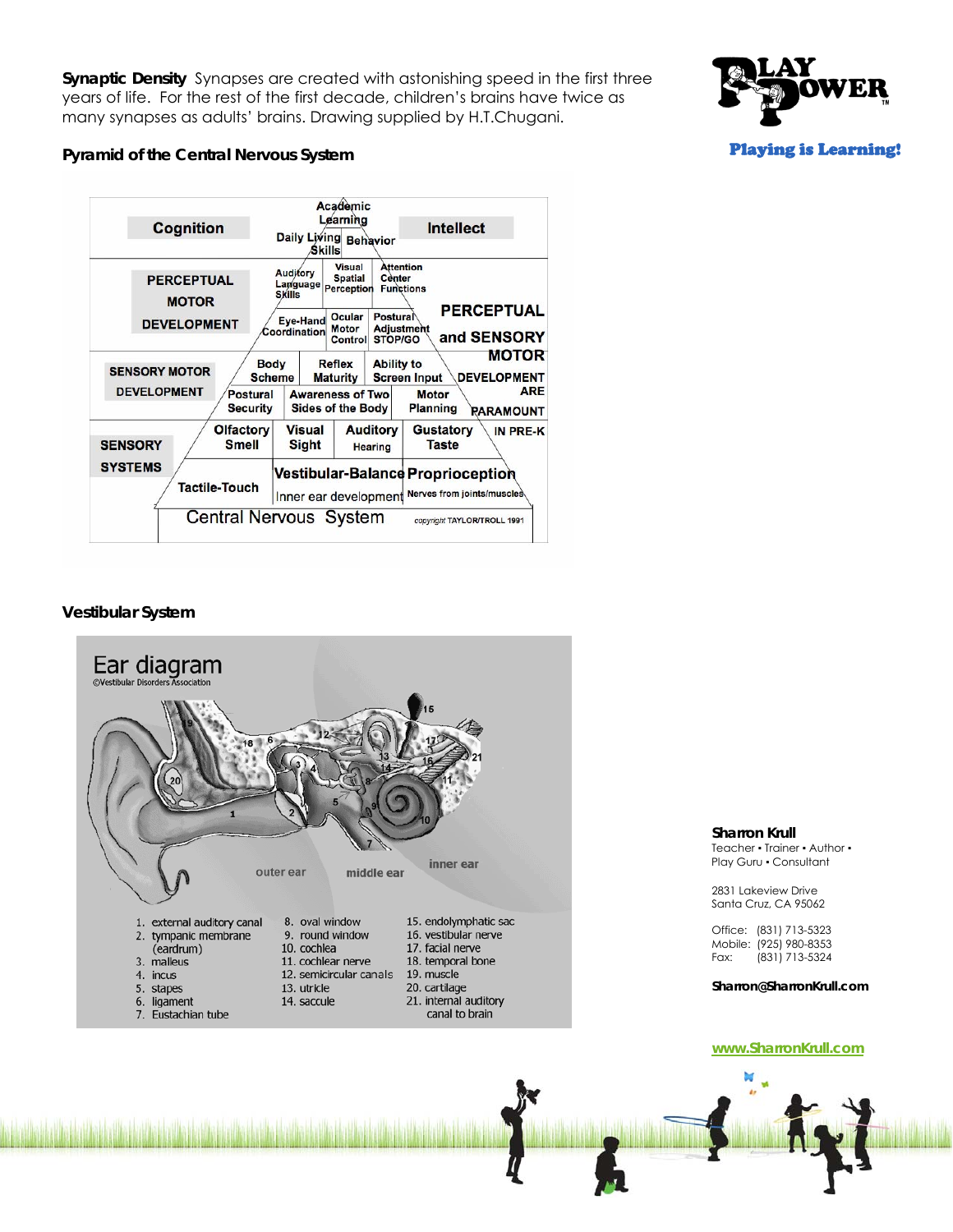



**Brain** 



\* The image of the brain is shown as if looking at you.

# **Right Hemisphere Center for:**

- Spatial Abilities
- Face Recognition
- Music
- Rhyme
- Rhythm
- Visual Imagery pictures
- Imagination

**Left Hemisphere Center for:** 

- Language words
- **Mathematics**
- Numbers
- Logic
- Reasoning
- Sequence

The corpus callosum links both.

# **Sharron Krull**

Teacher • Trainer • Author • Play Guru • Consultant

2831 Lakeview Drive Santa Cruz, CA 95062

Office: (831) 713-5323 Mobile: (925) 980-8353 Fax: (831) 713-5324

**Sharron@SharronKrull.com**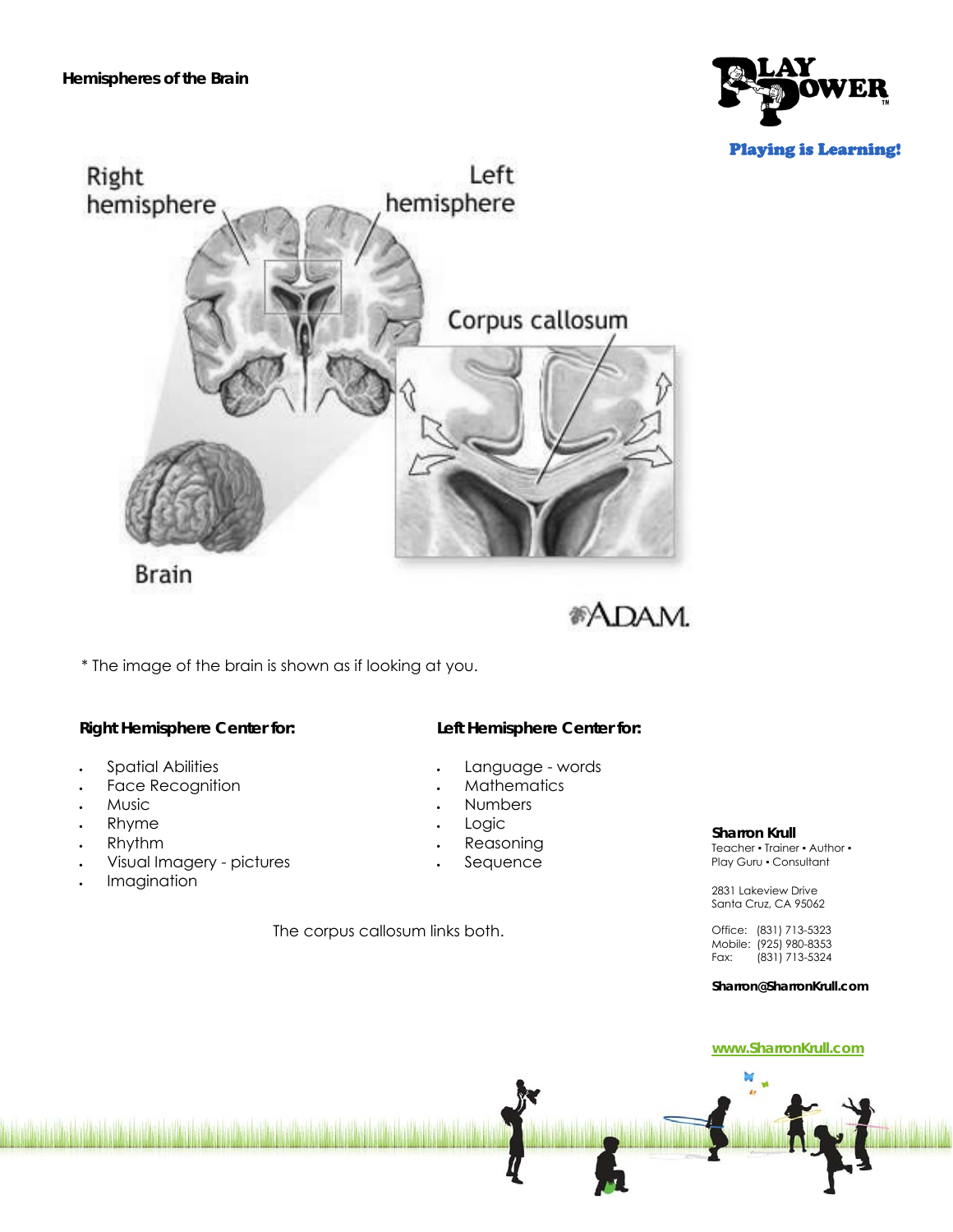# **Nutrition and the Brain**



Playing is Learning!

# **Coke vs. Water**

1. In many states (in the USA) the highway patrol carries two gallons of coke in the truck to remove blood from the highway after an accident!

2. You can put a T-bone steak in a bowl of Coke and it will be gone in two days.

3. To clean a toilet: Pour a can of Coca-Cola into the toilet bowl and let the "real thing" sit for one hour, then flush clean. The citric acid in Coke removes stains from vitreous China.

4. To clean corrosion from car battery terminals: Pour a can of Coca-cola over the terminals to bubble away the corrosion.

5. To loosen a rusted bolt: Applying a cloth soaked in Coca-Cola to the rusted bolt for several minutes.

6. To bake a moist ham: empty a can of coca-Cola into the baking pan, wrap the ham in aluminum foil, and bake. Thirty minutes before the ham is finished, remove the foil, allowing the drippings to mix with the Coke for sumptuous brown gravy.

7. To remove grease from clothes: Empty a can of coke into a load of greasy clothes, add detergent, and run through a regular cycle. The Coca-Cola will help loosen grease stains.

8. It will also clean road haze from your windshield.

1. 75% of Americans are chronically dehydrated.

2. In 37% of Americans, the thirst mechanism is so weak that it is often mistaken for hunger.

3. Even MILD dehydration will slow down one's metabolism as much as 3%

4. One glass of water will shut down midnight hunger pangs for almost 100% of the dieters studied in a University of Washington study.

5. Lack of Water, the #1 trigger of daytime fatigue.

6. Preliminary research indicates that 8-10 glasses of water a day could significantly case back and joint pain for up to 80% of sufferers.

7. A mere 2% drop in body water can trigger fuzz short-term memory, trouble with basic math, and difficulty focusing on the computer screen or on a printed image.

8. Drinking 5 glasses of water daily decreases the risk of colon cancer by 45%.

#### **Sharron Krull**

Teacher • Trainer • Author • Play Guru • Consultant

2831 Lakeview Drive Santa Cruz, CA 95062

Office: (831) 713-5323 Mobile: (925) 980-8353<br>Fax: (831) 713-5324 Fax: (831) 713-5324

**Sharron@SharronKrull.com**